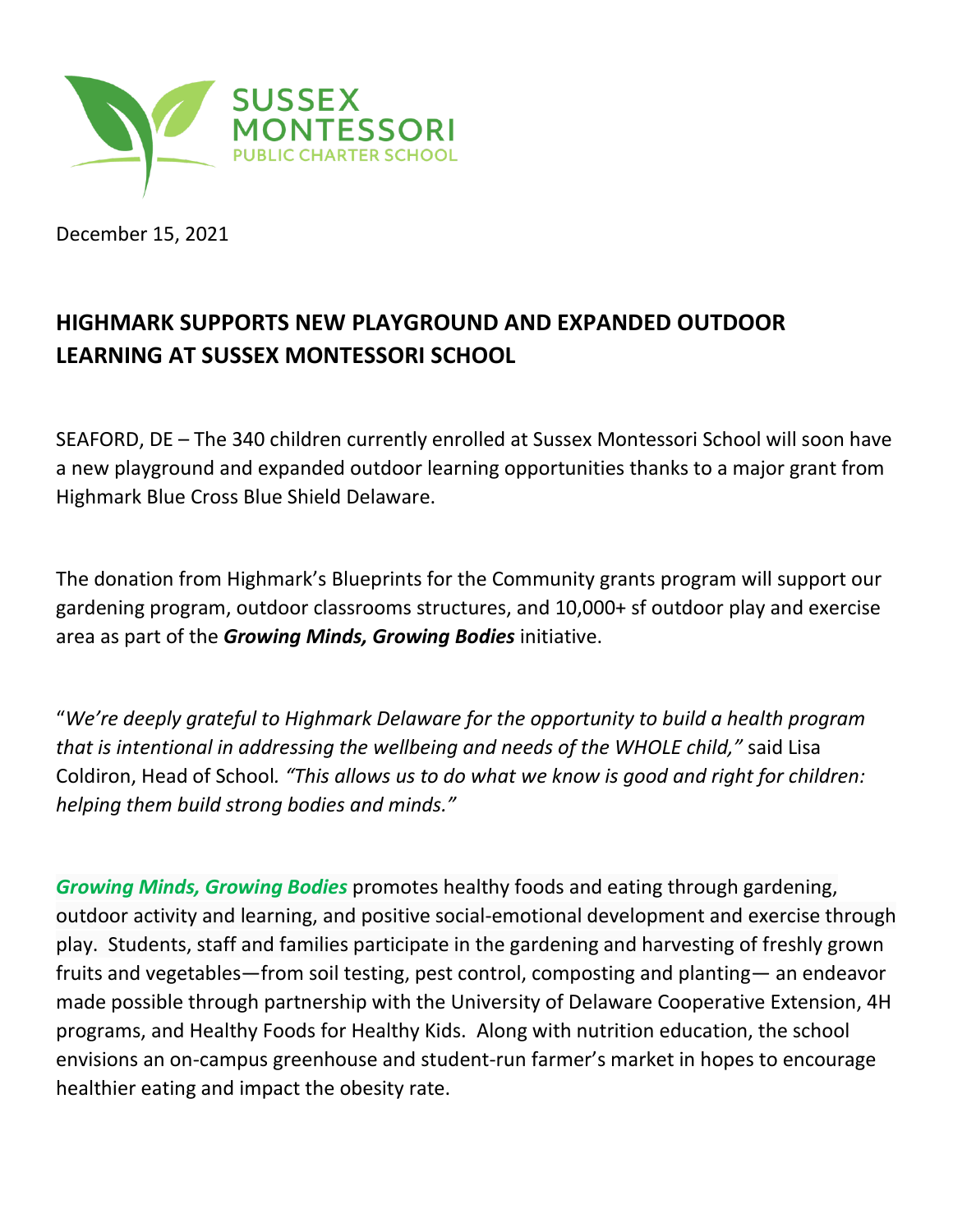Additionally, outdoor classroom pavilions will be used for innovative outside instruction, reading groups, scientific exploration and observation, and parent engagement activities.

*"Building strong bodies is paramount to healthy living for children and adults,"* Coldiron said*. "Exercise is an integral part of Sussex Montessori's curriculum as research clearly demonstrates its positive effects on the child's brain and ability to focus and attend,"* she adds*.* 

The playground components are designed to promote physical fitness, coordination, balance and agility, cognitive development and focus in children. The natural play area will be built to include climbing equipment, natural balance beams, swings, trails, and an embankment slide.

This is the second gift Highmark has made to Sussex Montessori, following a donation in 2020 to provide wraparound services and social work support to students and families.

Nick Moriello, president of Highmark Blue Cross Blue Shield Delaware, said "*We are pleased to support the Sussex Montessori School's Growing Minds, Growing Bodies program to educate and empower students in making healthier lifestyle choices that will benefit them throughout their school years and beyond*."

Now in its second year, Sussex Montessori is serving children, primarily from Western Sussex County, in grades K-4. A 5<sup>th</sup> grade will be added in 2022. The school provides a wide-range of social services in addition to the unique Montessori curriculum to meet the special needs of children from a rural area.

Since its inception in 2007, Highmark's Blueprints for the Community program has contributed over \$21 million to Delaware communities, with an emphasis on the uninsured and underserved. Blueprint grants seek to reduce health care disparities in minority populations and address social determinants of health. More than 441,000 members subscribe to Highmark Blue Cross Blue Shield Delaware.

Sussex Montessori continues to seek support for its growing campus, with an additional \$2 million needed for capital expansion projects. For more information, please contact 302-644- 0107.